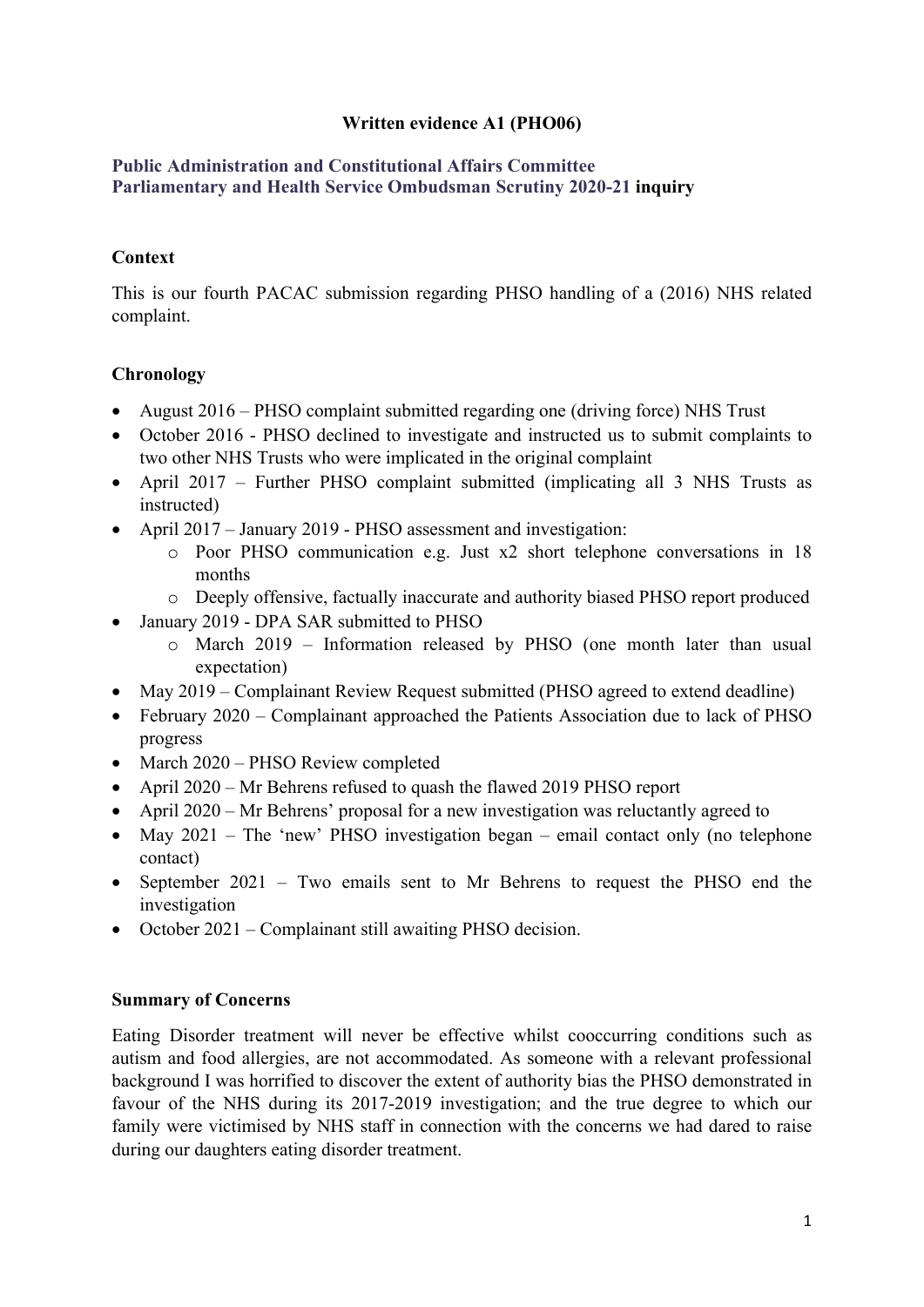- **1. The 2019 PHSO report unfairly criticised us as a family but found no fault with NHS staff who had:**
- a) Offered no specialist eating disorder therapeutic support in 10 weeks community treatment
- b) Made unlawful 'best interest' decisions for our daughter, an adult with capacity, who was not subject to any treatment under the Mental Health Act (MHA) or through any guardianship order
- c) Ignored the professional opinions of two NHS doctors: an A&E doctor who examined our daughter and saw no reason to admit her to a medical ward, and a Consultant Cardiologist who confirmed to her GP that an ECG result at his surgery was not a cause for concern
- d) Surreptitiously arranged her admission to an acute ward (just 10 weeks after a questionable eating disorder diagnosis) by means of unethical pharmacological manipulation and psychological coercive control, unfair trickery, physical entrapment on a locked ward, and by using the visual threat of MHA detainment to raise her anxiety and put her under pressure to 'consent' to immediate inpatient treatment they knew she did not want (or arguably, even need)
- e) Put an unlawful plan in place to detain her under s5 MHA if she did not agree to immediate admission at the outpatient appointment on a locked ward even though there was no clinical evidence that the Trusts care pathway criteria for inpatient treatment (BMI <13 or medically unstable) was met, and this plan would involve two hospital transitions for an autistic person
- f) Put her under unnegotiable and medically unnecessary 1:1, 24/7 agency RMN observation for 12 days following her unexpected admission to a gastroenterology ward for daily ECG's though she has no history of self-harm or violence
- g) Failed to adhere to the documented admission plan for daily ECGs (the alleged reason for the admission under a gastroenterologist) despite her subsequent (unprecedented) inpatient treatment weight loss (1.6kg) which caused medical instability for the first time and put her at high risk (as documented in their own records) of sudden heart seizure or death
- h) Failed to accommodate her lifelong (NHS Consultant Immunologist diagnosed) food allergies (at either hospital) causing us worry, inconvenience, and expense through having to have to purchase and provide all the allergen free food items she required throughout her 15-week inpatient treatment (until she felt safe enough to self-discharge herself without being sectioned)
- i) Denied our daughter, an informal patient, the right to family life by refusing to give her permission to spend over 4 days on a UK family holiday with us even though she was medically stable and her BMI>18
- j) Created false paper trails to imply our daughter was at medical risk, that she was consuming known allergens without ill effect, that we were being unreasonable as a family, and to try to deflect responsibility for unethical and medically unnecessary decisions onto other professionals.
- k) Penalised her (refused to allow her to join the once a day group walk in the grounds of the hospital, expelled her from the jam making group, and by moving her from the 'self serve' table to a higher observation table) because she had refused to eat halloumi cheese (a known allergen that RMNs told her she must eat because it was not dairy produce even though it was not on her menu plan) in a burger at an external BBQ; and (to avoid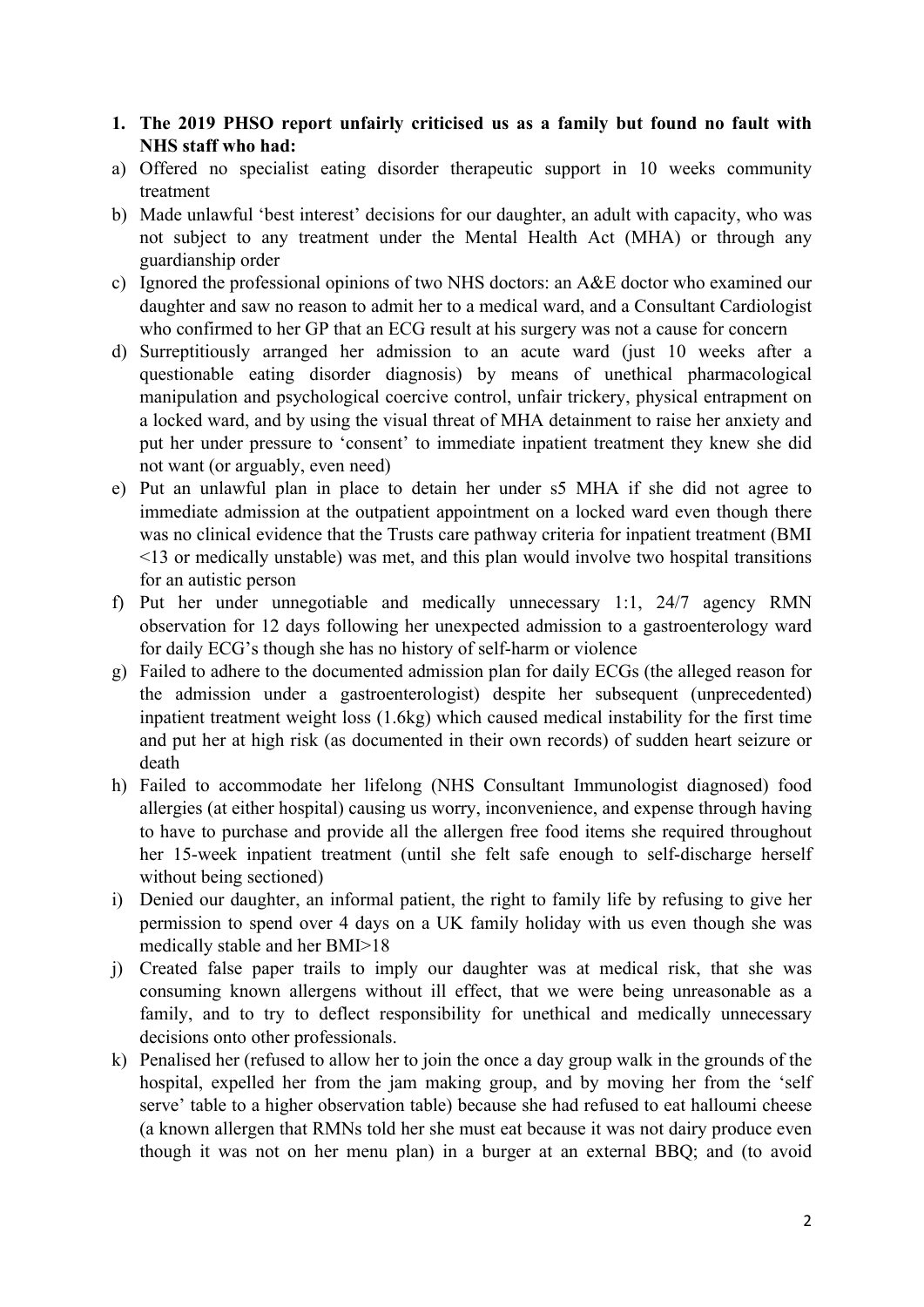confrontation with staff) she had removed and tried to hide the cheese (before being seen and reported by another patient).

## 2. **PHSO Failure to Apply Relevant Standards – Evidence of PHSO Conscious Bias in investigation**

It was particularly noteworthy that the PHSO and Clinical Advisor failed to apply the clinical and professional standards in place in 2016. The failure to do so strategically concealed the existence of the widespread NHS fault that has caused our family to suffer so much ongoing distress and injustice

For example, none of the following clinical standards were applied:

a) The **NHS Constitution** explicitly emphasises the right of individuals to be involved in treatment plans and decisions and the right of individuals to refuse recommended NHS treatment:

*You have the right to be involved in planning and making decisions about your health and care with your care provider or providers…*

You have the right to accept or refuse treatment that is offered to you, and not to be given *any physical examination or treatment unless you have given valid consent…*

[The](https://www.gov.uk/government/publications/the-nhs-constitution-for-england/the-nhs-constitution-for-england) [NHS](https://www.gov.uk/government/publications/the-nhs-constitution-for-england/the-nhs-constitution-for-england) [Constitution](https://www.gov.uk/government/publications/the-nhs-constitution-for-england/the-nhs-constitution-for-england) [for](https://www.gov.uk/government/publications/the-nhs-constitution-for-england/the-nhs-constitution-for-england) [England](https://www.gov.uk/government/publications/the-nhs-constitution-for-england/the-nhs-constitution-for-england) [-](https://www.gov.uk/government/publications/the-nhs-constitution-for-england/the-nhs-constitution-for-england) [GOV.UK](https://www.gov.uk/government/publications/the-nhs-constitution-for-england/the-nhs-constitution-for-england) [\(www.gov.uk\)](https://www.gov.uk/government/publications/the-nhs-constitution-for-england/the-nhs-constitution-for-england)

b) **The Mental Health Act (MHA) Code of Practice** emphasises that the use of coercion invalidates consent, that acquiescence is not consent, that the views of families/carers are important, and that where possible autistic people should be treated in community settings:

*14.17 The threat of detention must not be used to coerce a patient to consent to admission to hospital or to treatment (and is likely to invalidate any apparent consent).*

*20.20 Compulsory treatment in a hospital setting is rarely likely to be helpful for a person with autism*

*20.36 Consideration should be given to whether there are alternative means of providing the care and treatment which the patient requires before it is decided that admission to hospital is necessary. Alternatives to detention under the Act should always be considered (see paragraphs 14.11 – 14.13).*

*20.39 All those involved in examining, assessing, treating or taking other decisions in relation to people with learning disabilities or autism should bear particular risks in mind in relation to people with learning disabilities or autism including:*

*• incorrect assumptions that they do not have capacity to make decisions for themselves and a tendency to be over-protective. city to make decisions for themselves and a tendency to be over-protective. The MCA makes clear that a person must be assumed to have capacity unless it is established that they do not*

*• incorrect assumptions that a tendency to acquiesce is the same as informed consent*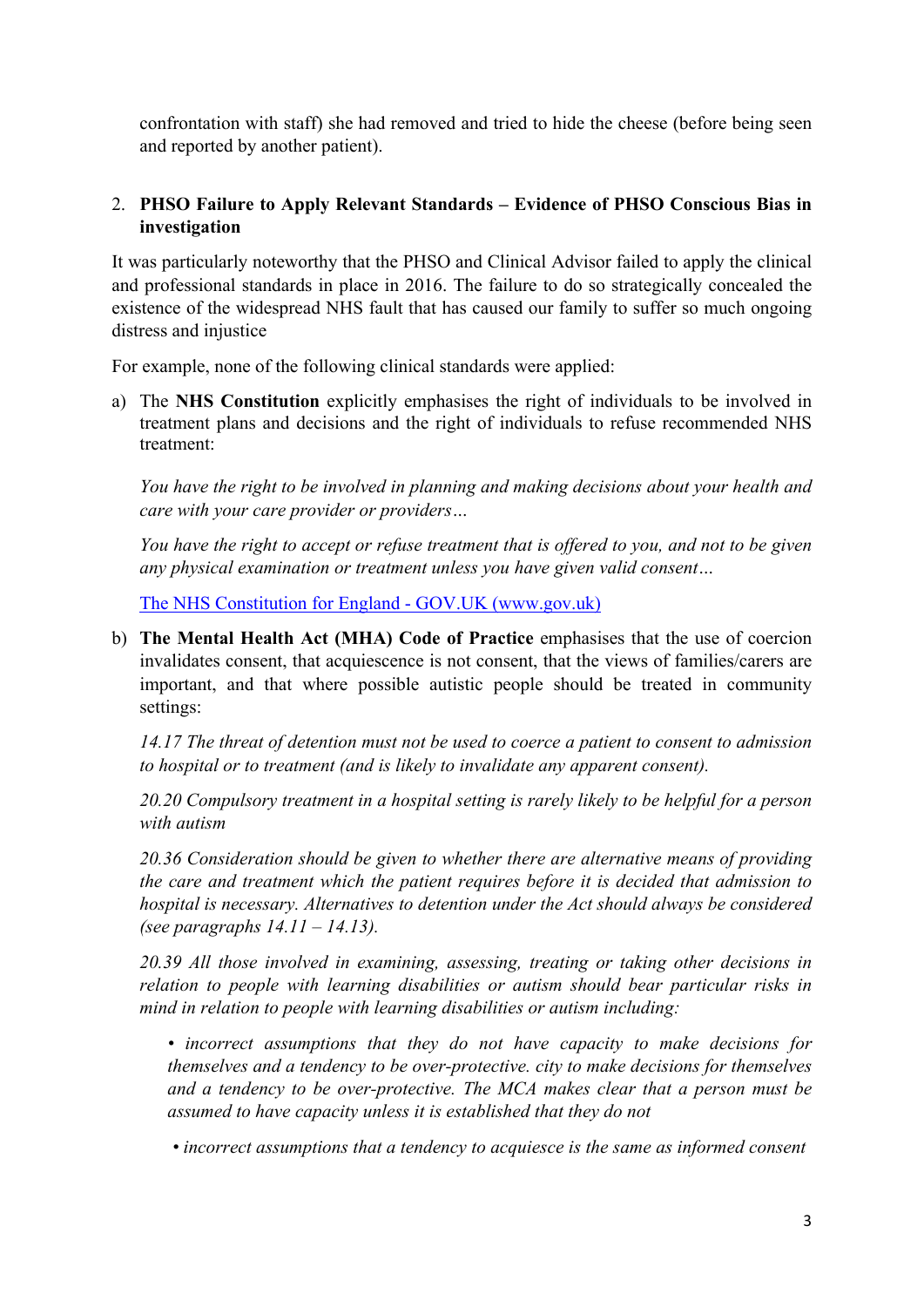*• failing to consult or fully listen to carers who, as 'experts by experience', can play an important role in providing relevant information about the person's past, or about effective communication methods*

*[Mental](https://assets.publishing.service.gov.uk/government/uploads/system/uploads/attachment_data/file/435512/MHA_Code_of_Practice.PDF) [Health](https://assets.publishing.service.gov.uk/government/uploads/system/uploads/attachment_data/file/435512/MHA_Code_of_Practice.PDF) [Act](https://assets.publishing.service.gov.uk/government/uploads/system/uploads/attachment_data/file/435512/MHA_Code_of_Practice.PDF) [1983](https://assets.publishing.service.gov.uk/government/uploads/system/uploads/attachment_data/file/435512/MHA_Code_of_Practice.PDF) [\(publishing.service.gov.uk\)](https://assets.publishing.service.gov.uk/government/uploads/system/uploads/attachment_data/file/435512/MHA_Code_of_Practice.PDF)*

c) **Statutory Guidance on the Adult Autism Strategy** reiterated:

*7.2. People with autism should be assessed, treated and cared for in the community wherever possible,*

*[Statutory](https://assets.publishing.service.gov.uk/government/uploads/system/uploads/attachment_data/file/422338/autism-guidance.pdf) [guidance](https://assets.publishing.service.gov.uk/government/uploads/system/uploads/attachment_data/file/422338/autism-guidance.pdf) [for](https://assets.publishing.service.gov.uk/government/uploads/system/uploads/attachment_data/file/422338/autism-guidance.pdf) [Local](https://assets.publishing.service.gov.uk/government/uploads/system/uploads/attachment_data/file/422338/autism-guidance.pdf) [Authorities](https://assets.publishing.service.gov.uk/government/uploads/system/uploads/attachment_data/file/422338/autism-guidance.pdf) [and](https://assets.publishing.service.gov.uk/government/uploads/system/uploads/attachment_data/file/422338/autism-guidance.pdf) [NHS](https://assets.publishing.service.gov.uk/government/uploads/system/uploads/attachment_data/file/422338/autism-guidance.pdf) [organisations](https://assets.publishing.service.gov.uk/government/uploads/system/uploads/attachment_data/file/422338/autism-guidance.pdf) [to](https://assets.publishing.service.gov.uk/government/uploads/system/uploads/attachment_data/file/422338/autism-guidance.pdf) [support](https://assets.publishing.service.gov.uk/government/uploads/system/uploads/attachment_data/file/422338/autism-guidance.pdf) [implementation](https://assets.publishing.service.gov.uk/government/uploads/system/uploads/attachment_data/file/422338/autism-guidance.pdf) [of](https://assets.publishing.service.gov.uk/government/uploads/system/uploads/attachment_data/file/422338/autism-guidance.pdf) [the](https://assets.publishing.service.gov.uk/government/uploads/system/uploads/attachment_data/file/422338/autism-guidance.pdf) [Adult](https://assets.publishing.service.gov.uk/government/uploads/system/uploads/attachment_data/file/422338/autism-guidance.pdf) [Autism](https://assets.publishing.service.gov.uk/government/uploads/system/uploads/attachment_data/file/422338/autism-guidance.pdf) [Strategy](https://assets.publishing.service.gov.uk/government/uploads/system/uploads/attachment_data/file/422338/autism-guidance.pdf) [\(publishing.service.gov.uk\)](https://assets.publishing.service.gov.uk/government/uploads/system/uploads/attachment_data/file/422338/autism-guidance.pdf)*

**d) NICE Eating Disorder Guidance** in place in 2016 (NG9) confirms our expectation for more than 10 weeks community-based eating disorder treatment was entirely legitimate, and the pharmacologic circumstances behind our daughter's admission to an acute ward were highly questionable:

*1.2.2.4 Most people with anorexia nervosa should be managed on an outpatient basis, with psychological treatment (with physical monitoring) provided by a healthcare professional competent to give it and to assess the physical risk of people with eating disorders.*

*1.2.2.5 Outpatient psychological treatment for anorexia nervosa should normally be of at least 6 months' duration*

*1.2.3.4 Healthcare professionals should be aware of the risk of drugs that prolong the QTc interval on the ECG;*

[https://www.oxfordhealth.nhs.uk/cotswoldhouse/wp](https://www.oxfordhealth.nhs.uk/cotswoldhouse/wp-content/uploads/sites/7/2013/04/NICE-Guidelines-for-Eating-Disorders.pdf)[content/uploads/sites/7/2013/04/NICE-Guidelines-for-Eating-Disorders.pdf](https://www.oxfordhealth.nhs.uk/cotswoldhouse/wp-content/uploads/sites/7/2013/04/NICE-Guidelines-for-Eating-Disorders.pdf)

- e) If the PHSO had followed due process and applied either the Trusts own **Care Pathway criteria for inpatient eating disorder treatment** (BMI<13 or medically unstable) or the national clinical standard of the Royal College of Psychiatrists (**MARSIPAN Risk Assessment Checklist** [MARSIPAN-.pdf](https://www.stgeorges.nhs.uk/wp-content/uploads/2018/03/MARSIPAN-.pdf) [\(stgeorges.nhs.uk\)](https://www.stgeorges.nhs.uk/wp-content/uploads/2018/03/MARSIPAN-.pdf) this would have revealed that as our daughter was medically stable and weight maintained for 9 weeks she was not at high risk: She did not meet the criteria for admission. There was no reason she could not have been supported within the community if the local eating disorder team had been willing to produce a care plan (they never did) and to provide specialist therapeutic support in line with the NICE guidance (NG9) in place at the time.
- f) Despite our daughters significant and lifelong clinical history, NICE Guidance on the Management of food allergy in children and young people aged under 19 [Food](https://www.nice.org.uk/guidance/cg116/evidence/full-guideline-pdf-136470061) [allergy](https://www.nice.org.uk/guidance/cg116/evidence/full-guideline-pdf-136470061) [in](https://www.nice.org.uk/guidance/cg116/evidence/full-guideline-pdf-136470061) [children](https://www.nice.org.uk/guidance/cg116/evidence/full-guideline-pdf-136470061) [and](https://www.nice.org.uk/guidance/cg116/evidence/full-guideline-pdf-136470061) [young](https://www.nice.org.uk/guidance/cg116/evidence/full-guideline-pdf-136470061) [people](https://www.nice.org.uk/guidance/cg116/evidence/full-guideline-pdf-136470061) [\(nice.org.uk\)](https://www.nice.org.uk/guidance/cg116/evidence/full-guideline-pdf-136470061) was also completely ignored as was long established food allergy advice from WHO

*"The only way for allergic individuals to manage food allergies is to avoid eating the food that causes the allergy".*

[International](https://www.who.int/foodsafety/fs_management/No_03_allergy_June06_en.pdf) [Food](https://www.who.int/foodsafety/fs_management/No_03_allergy_June06_en.pdf) [Safety](https://www.who.int/foodsafety/fs_management/No_03_allergy_June06_en.pdf) [Authorities](https://www.who.int/foodsafety/fs_management/No_03_allergy_June06_en.pdf) [Network](https://www.who.int/foodsafety/fs_management/No_03_allergy_June06_en.pdf) [\(INFOSAN\)](https://www.who.int/foodsafety/fs_management/No_03_allergy_June06_en.pdf) [\(who.int\)](https://www.who.int/foodsafety/fs_management/No_03_allergy_June06_en.pdf)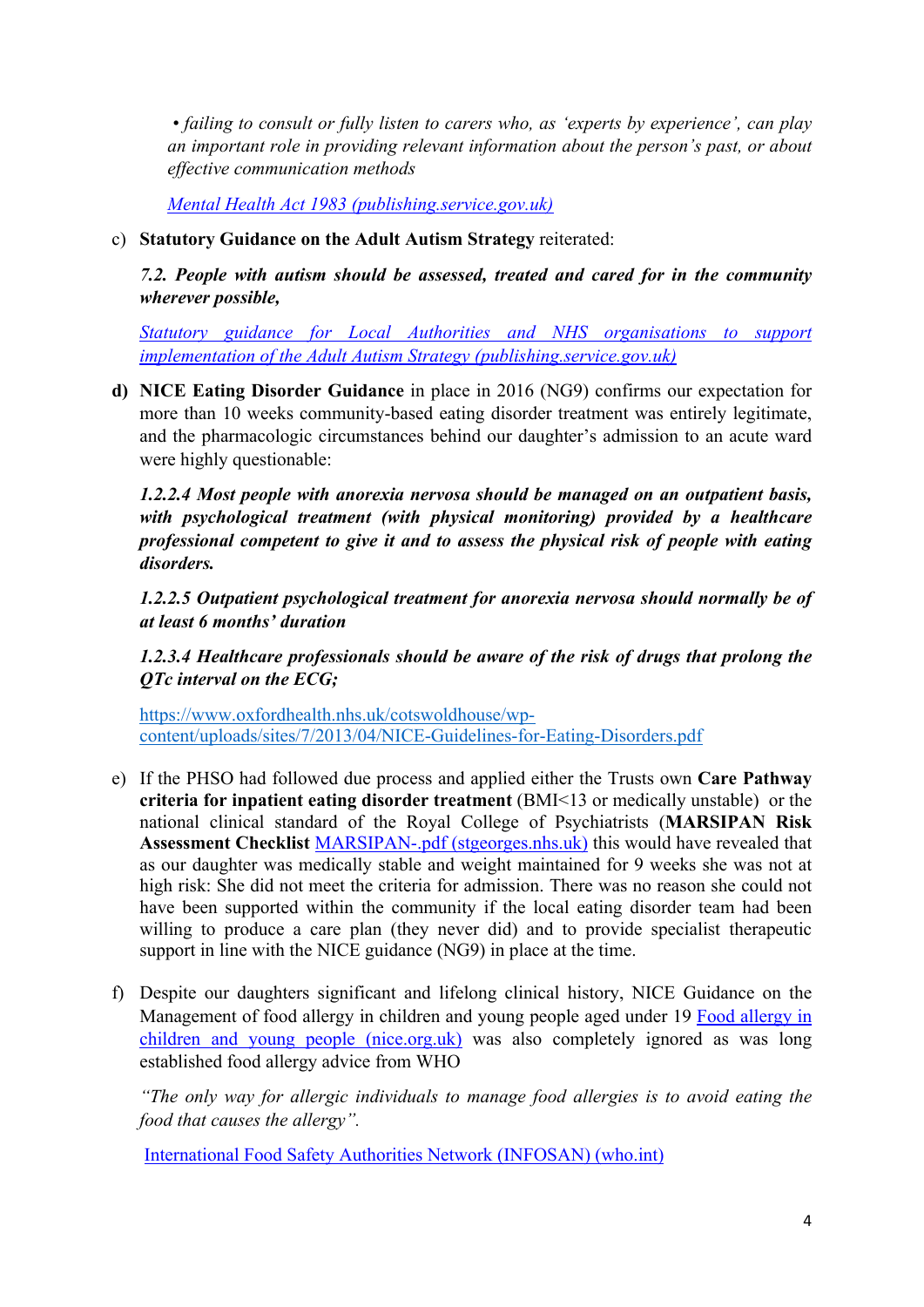It is clear from NHS records that the eating disorder staff we encountered, and the Clinical Advisors the PHSO engaged, were prejudiced against people who have food allergies and that, if inpatient eating disorder treatment had ever been necessary, given our daughters lifelong clinical history, a more appropriate referral should have been made i.e. to a NHS hospital that was willing to accommodate individual dietary requirements:

*"If you have any special dietary requirements, for example, dairy free, gluten free, vegan or specific cultural or religious needs these can all be arranged."* [Cicz7bSbZp](https://www.dpt.nhs.uk/download/Cicz7bSbZp) [\(dpt.nhs.uk\)](https://www.dpt.nhs.uk/download/Cicz7bSbZp)

#### **3. Current Concerns**

A year after Mr Behrens directed a new Investigation (April 2020) the new investigation began (May 2021). By September we had lost what little confidence we had as, following information we submitted in response to a PHSO request (July 2021) for examples of inaccuracies in NHS records the email response we received from the Caseworker was as follows:

*"I'm not intending to go through multiple emails and letters to challenge the accuracy of things that have been said".*

> *PHSO Senior Complaint Investigator email dated 1.9.2021*

It is impossible to have confidence in an administrative justice system that requests specific examples of information and then makes it clear that these will be ignored.

There is already evidence of predetermination in the 'new' PHSO investigation: Far from being a new and impartial investigation as we had been led to believe, it is quite obviously a rehash of the previous one. We have been clearly told that previous NHS submissions will be relied upon and that (unspecified) clinical advice obtained during the previous investigation is also being used. No explanation has been offered regarding this and we have not been provided with any copies of these records (NB we did not receive all the clinical advice previously obtained – even through the subsequent DPA SAR we submitted).

The PHSO recently told us our expectations need to be managed. This is a deflective argument. Our expectations are legitimate as they are governed by existing rules, policies, and legislative frameworks. They therefore do not need to be 'managed'. The PHSO is the decision maker but has consistently failed to explain why relevant clinical and professional standards were not applied during the first investigation and seemingly will not be applied again. This failure to apply standards demonstrates the continuance of conscious authority bias by PHSO Officials.

We have no confidence in the ability of the PHSO to act fairly, to scrutinise NHS submissions, or to challenge NHS staff or Clinical Advisors.

On 5.9.2021 and 19.9.2021 as Mr Behrens directed a new investigation 18 months previously, we emailed him to request the investigation cease immediately.

He did not reply.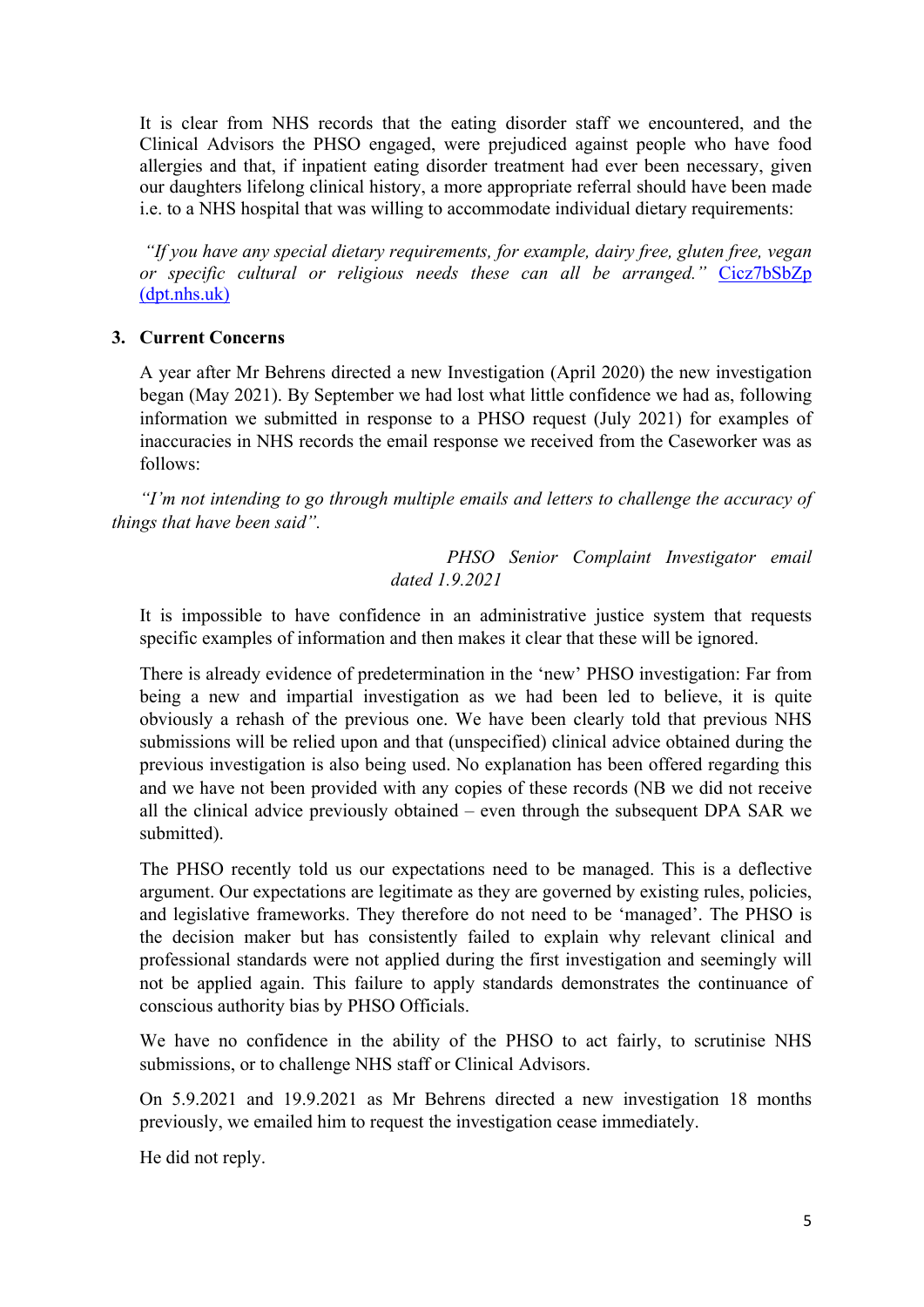#### **Personal Impact Statement**

Our adult daughter suffered an unfair de facto detainment for which the NHS was responsible. The admission to an acute ward was punitive and we believe it was retaliation following the complaint we submitted. She had done nothing wrong: Quite the contrary she had proactively sought help when she realised she was developing an eating disorder.

Inpatient treatment was unhelpful. It caused her more harm (psychological and physical) than good. She was denied the right to a family life, her views were ignored, and she was accused of lying. She was so anxious about being observed using the wc that she ate/drank less and she became very unwell. She spent five weeks in hospital before she regained the weight she lost on the acute ward. There was no benefit to acute treatment: she was under constant observation, there was no menu plan in place, she was prescribed food supplements she could not have, and she ended up being nasogastric tube fed. This was hugely distressing not just for her (and us as parents) but for her three younger sisters (two of whom were doing their GCSE's) .

The PHSO should have said at the outset that its caseworkers do not have the necessary emotional intelligence or professional skillset to investigate NHS related complaints: we would have understood this. But they didn't and instead we have been stuck in the PHSO quagmire for over five years and they are still dragging things out. Five years represents over a fifth of our daughter's life.

The level of NHS lies, bullying, disability discrimination, coercive control, and malpractice we encountered is truly shocking and we never thought for a minute that the PHSO would collude with it. We expected the caseworker to quickly secure the reasonable outcomes we sought (apology and service improvements) but he dragged his feet, he ignored our correspondence, and he strategically concealed NHS fault by not applying the correct clinical standards. For example, he applied 20117 NICE Eating Disorder standards to events that happened in 2016.

Far from experiencing administrative justice, what we experienced was PHSO authority bias and character assassination. To have discovered, through a DPA SAR to the PHSO nearly three years later, that we were reported to the Local Authority Safeguarding Team is totally humiliating, particularly given my professional background. As no s42 Care Act Adult Safeguarding Enquiry ever took place, one must wonder what the true purpose of processing this sensitive personal data to the PHSO really was given the fact that (as we did not know about the secret accusations) they did not form any part of our complaint to the PHSO (and it still doesn't as we have no desire to have any further contact with any of these Trusts again).

We believe Mr Behrens' decision not to quash the flawed 2019 report is misguided and cruel: we worry every day that that the continued existence of the January 2019 report will have fatal consequences if our daughter were admitted under the MHA because the PHSO report would be used to justify force feeding her allergens and to legally displace us as her Nearest relative because the PHSO inaccurately stated her dietary needs would have been accommodated if they had been medically necessary, and the PHSO completely slated us as a family. We can never forgive the PHSO.